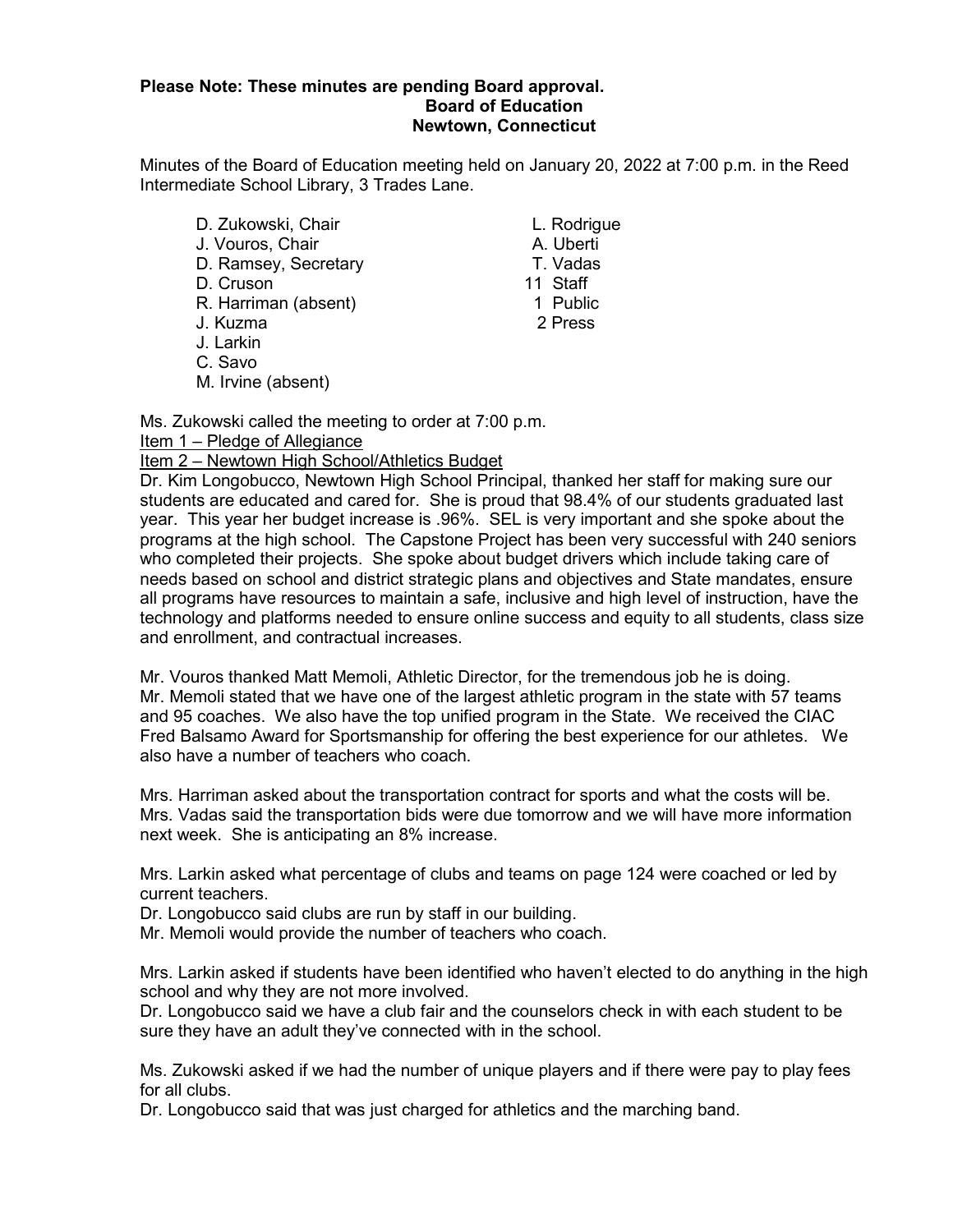### Item 3 – Special Education Budget

Mrs. Petersen, Director of Pupil Services, stated that we have 666 special education students as of this date. Since July 1 we have had 40 new special education students move into the district. The greatest challenge is the increased emotional needs in our students. She spoke about special education programs and out-of-district placements which also included DCF placements and those in magnet schools.

Mrs. Harriman asked how many students were in the SAIL program in the middle and high schools.

Mrs. Petersen said there were eight in the middle school with some being evaluated and 17 in the high school.

Mrs. Harriman asked if staffing was adequate this year and for next year.

Mrs. Petersen said we have enough staff. With 17 students at the high school if that number grows we will reassess at the end of the year to talk about resources for next year.

Mr. Cruson asked how the growth there was between last year and this year.

Mrs. Grayson said there were 7 to 10 more this year with 3 students coming from other districts.

Mrs. Kuzma asked if they were seeing an increase in special education referrals due to the pandemic.

Mrs. Petersen said we have had more this year but there's no way to predict with special education.

Mrs. Kuzma asked about the decrease in paras.

Mrs. Petersen said the decrease was at the middle school because now students have access to a special education teacher in their cluster. We had no applicants for the para positions and found the co-teaching worked wonderfully.

Mrs. Larkin noted a decrease of 243 students from the 2018-19 school year to today but an increase in special education students. She was concerned about not having enough money for the year.

Mrs. Petersen said that ESY is well staffed and is adding two special education teachers and one for each middle school cluster.

Ms. Zukowski asked if any positions were impacted by Covid and noted that the cost for special education tutors jumped to \$35,000.

Mrs. Vadas said using homebound tutors was affected by Covid.

Mrs. Zukowski asked if students are expected to grow out of dyslexia. Mrs. Petersen said they don't grow out of it but we have specialized instruction to learn skills and tools to get through the rest of schooling. Some students go from IEPs to having a 504.

Mr. Vouros asked what we can do to help staff who are monitoring students with IEPs. Mrs. Petersen said the staff does an amazing job and communicates with supervisors. We are doing a wonderful job right now.

### Item 5 – Health Budget

Anne Dalton, Nursing Supervisor, said we have a strong group of nurses and they have stepped up to many challenges. She thanked the Board for their support. Regarding the health budget, the most changes are shifting staff and their assignments with students.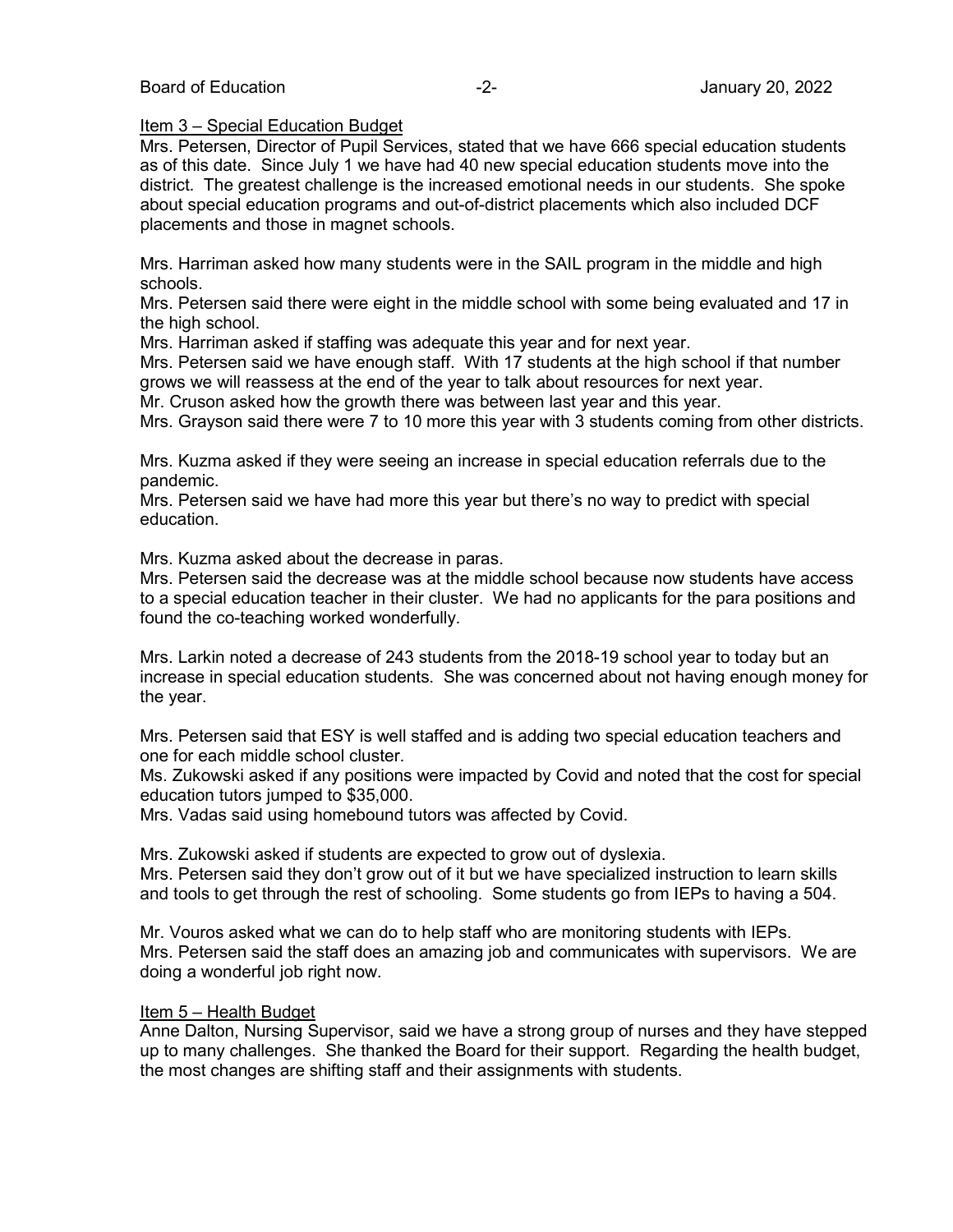### Board of Education **-3-** Figure 20, 2022 **January 20, 2022**

#### Item 4 – Pupil Personnel Budget

Mrs. Petersen said this budget is for psychologists, social workers and guidance counselors, and nurses.

Ms. Zukowski asked who supports this staff.

Dr. Rodrigue said the Human Resource department works to get whatever resources they need. We have funds in the budget for these and have had grants for things like yoga for stress relief.

Ms. Zukowski asked that regarding special education and pupil personnel if there was an overlap there in monitoring the SRBI process.

Mrs. Petersen said the social workers and psychologiss work with students with IEPs. Counselors work with students in SRBI who are not identified as needing special education services.

### Item 6 – Curriculum and Instruction Budget

Mrs. Uberti, Assistant Superintendent, presented her budget. She thanked our incredible staff who continues to move forward to update curriculum and learn new practices to identify student needs.

The goal of this budget is to develop and implement a rigorous academic curriculum and ensure that all staff use effective instructional tools, best practices, assessment data and intervention resources to improve academic standing and inspire students to excel. Mrs. Uberti spoke about the four budgetary categories which are staff and curriculum development, staff training, contracted services, and textbooks.

Mrs. Harriman mentioned the curriculum audit for DEI and that looking at our curriculum will be a huge job. She asked if she would need any funding to support that process

Mrs. Uberti was looking into doing some of that this year. Some additional funds are available and she is contacting EdAdvance to do that work in-house. We have a lot of formal curriculum and the work would be ongoing.

Mrs. Harriman asked her to let the Board know if she needed any additional dollars for that work.

Item 7 – Public Participation

MOTION: Mr. Vouros moved to adjourn. Mr. Ramsey seconded. Motion passes unanimously.

Item 8 – Adjournment The meeting adjourned at 8:45 p.m.

Respectfully submitted:

 Donald Ramsey **Secretary** 

\_\_\_\_\_\_\_\_\_\_\_\_\_\_\_\_\_\_\_\_\_\_\_\_\_\_\_\_\_\_\_\_\_\_\_\_\_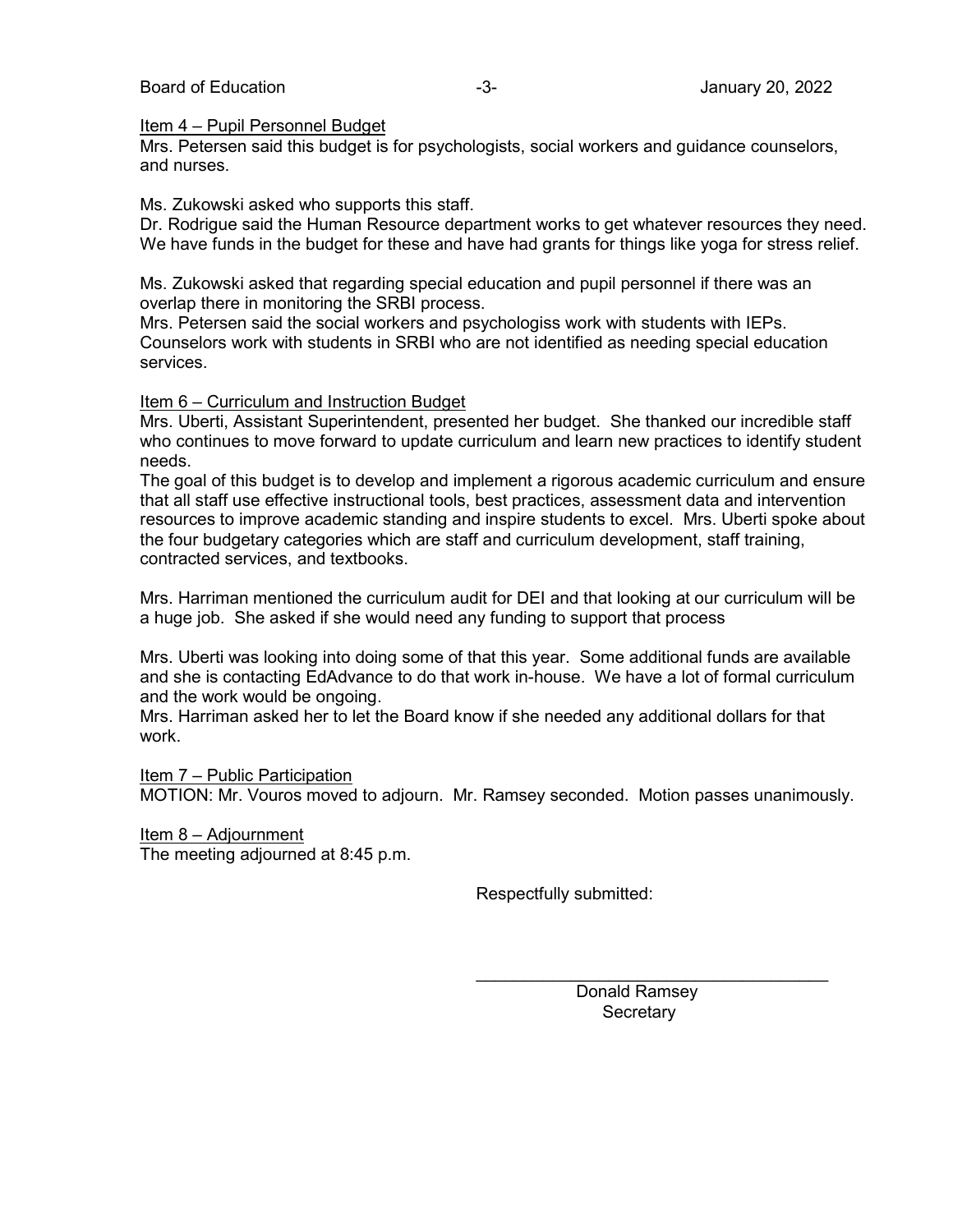# Newtown High School



## 2022-2023 Budget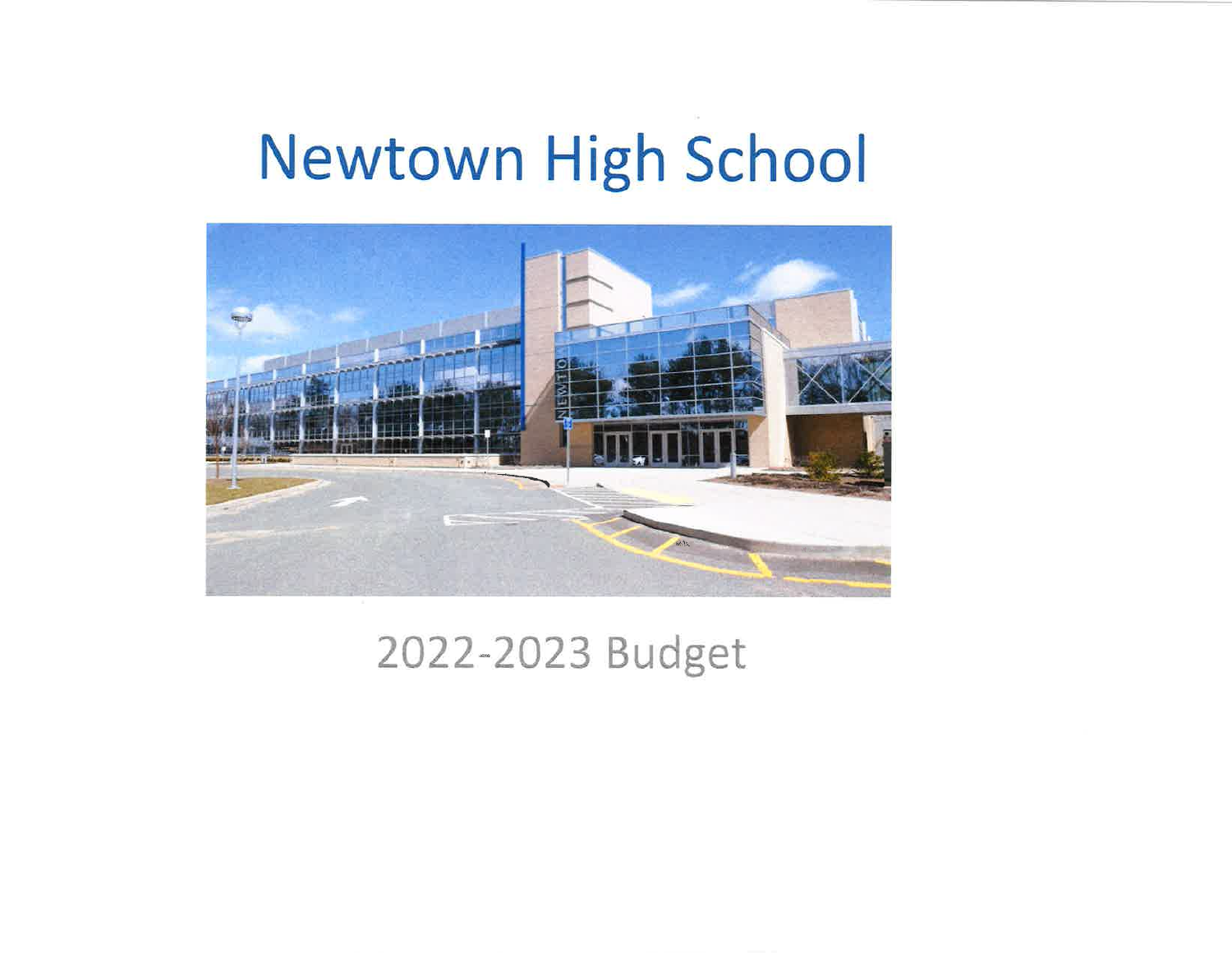# **Budget Drivers**

- Needs based on school and district strategic plans and  $\blacksquare$ objectives and State-mandates
- Ensure all programs have adequate resources to maintain a safe, inclusive, and a high level of instruction
- Technology and platforms necessary to ensure online access and equity to all students
- Class size and enrollment across the disciplines
- Contractual (certified and non-certified contracts, increases in other contracts such as transportation and insurance)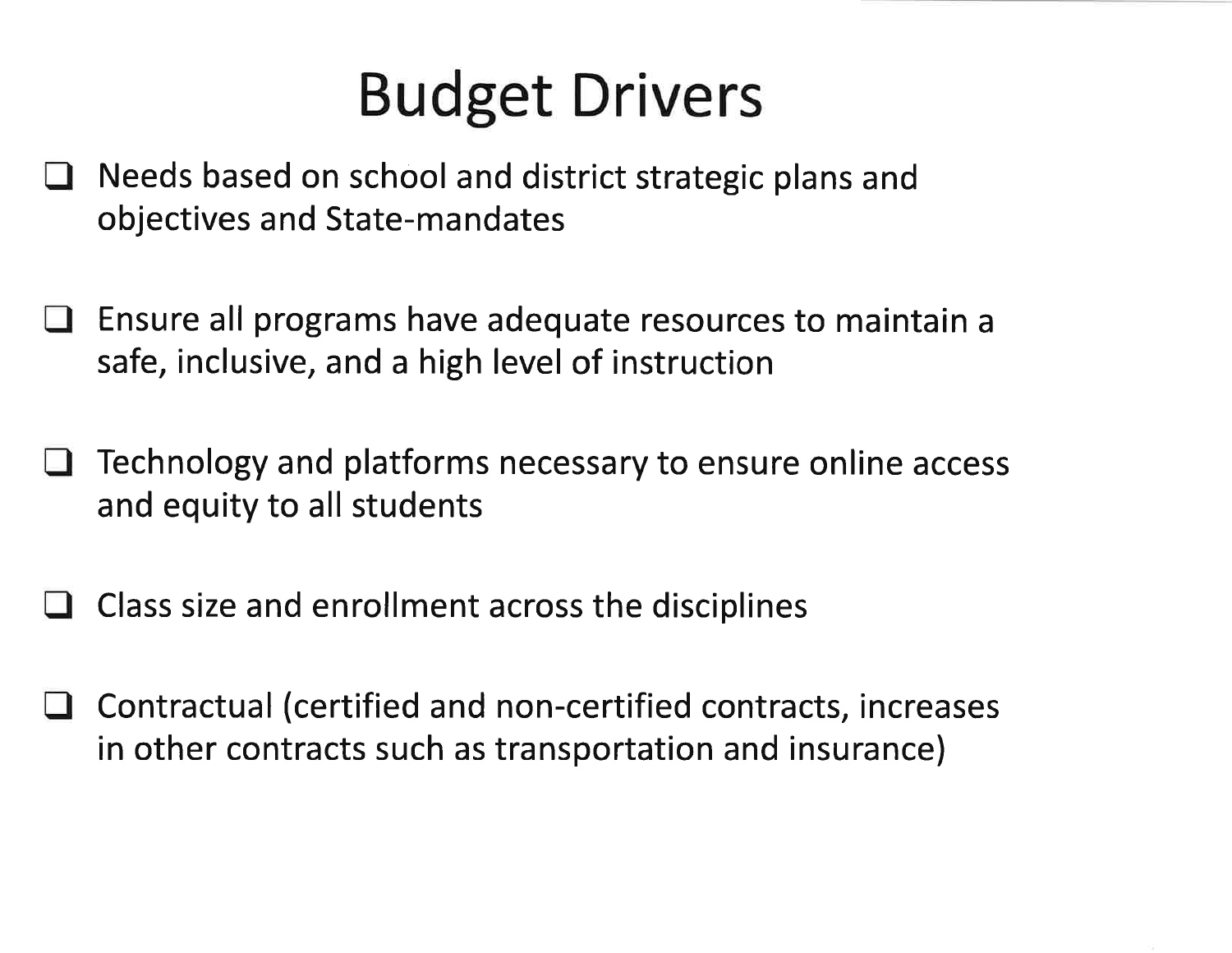# Proposed 2022-2023 Budget

## **Reductions**

- ❖ Certified Positions
	- $\angle$  1.0 FTE-Science
	- ▲ 40 FTE- Social Studies
- Tuition  $\bullet$ 
	- $\vee$  Region 14
- **Contracted Services**  $\bullet \bullet$ 
	- $\mathcal V$  Math XL

## **Additions**

- ❖ Equipment
	- Shot Clocks (Athletics)
	- Alto Saxophone (Music)
- ❖ Contracted Services
	- $\mathcal V$  Rosetta Stone (IT)
	- GameMaker/Yoyo (IT)
	- Chief Architect (IT)  $\mathbf{v}$
	- SolidWorks (IT)
	- Kahoot
- ❖ Staffing
	- **Morning Monitors**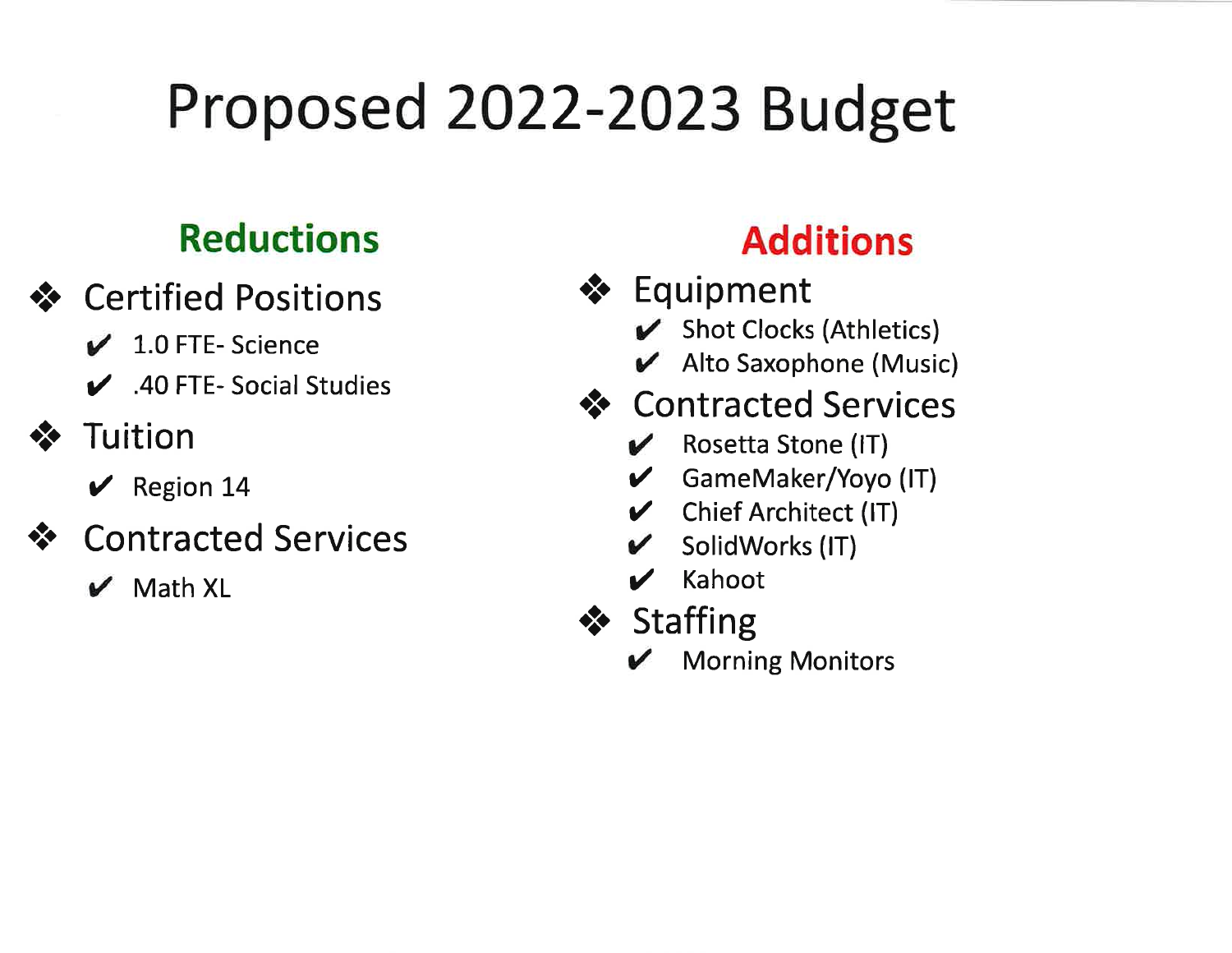## **Class sizes and Enrollment**

|                       |                 | 2021-2022 Actual (1398 Students) | 2022-2023 Projected (1331 Students) |                 |                 |         |
|-----------------------|-----------------|----------------------------------|-------------------------------------|-----------------|-----------------|---------|
|                       | <b>Students</b> | <b>Sections</b>                  | Average                             | <b>Students</b> | <b>Sections</b> | Average |
| Department            | (FTE)           | $($ FTE $)$                      |                                     | (FTE)           | $($ FTE $)$     |         |
| <b>Science</b>        | 1447            | 78                               | 18.55                               | 1374            | 74              | 18.56   |
| <b>Social Studies</b> | 1577            | 73                               | 21.60                               | 1498            | 71              | 21.09   |
|                       |                 |                                  |                                     |                 |                 |         |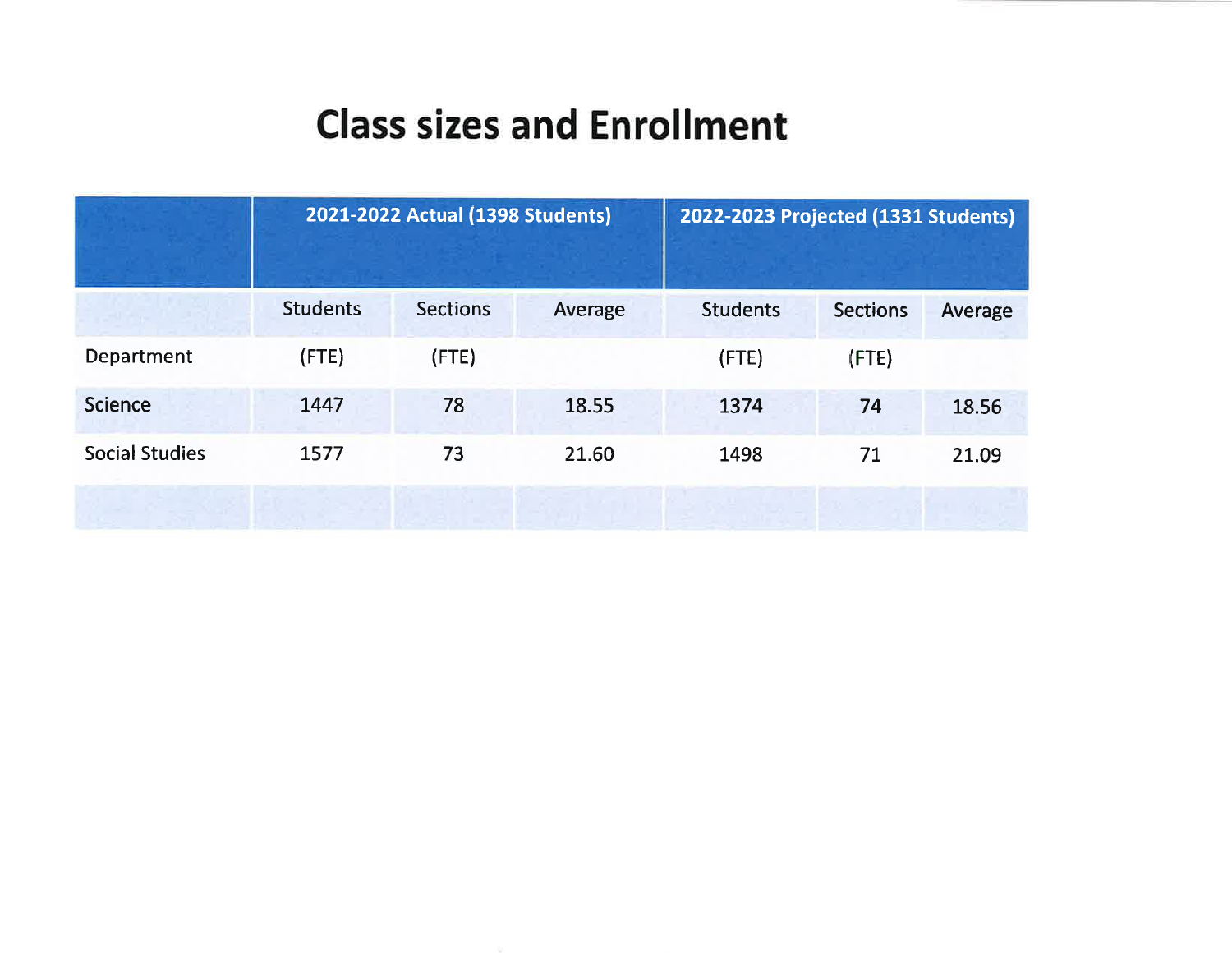## **District SPED Numbers**

 $800 -$ 



**School Year**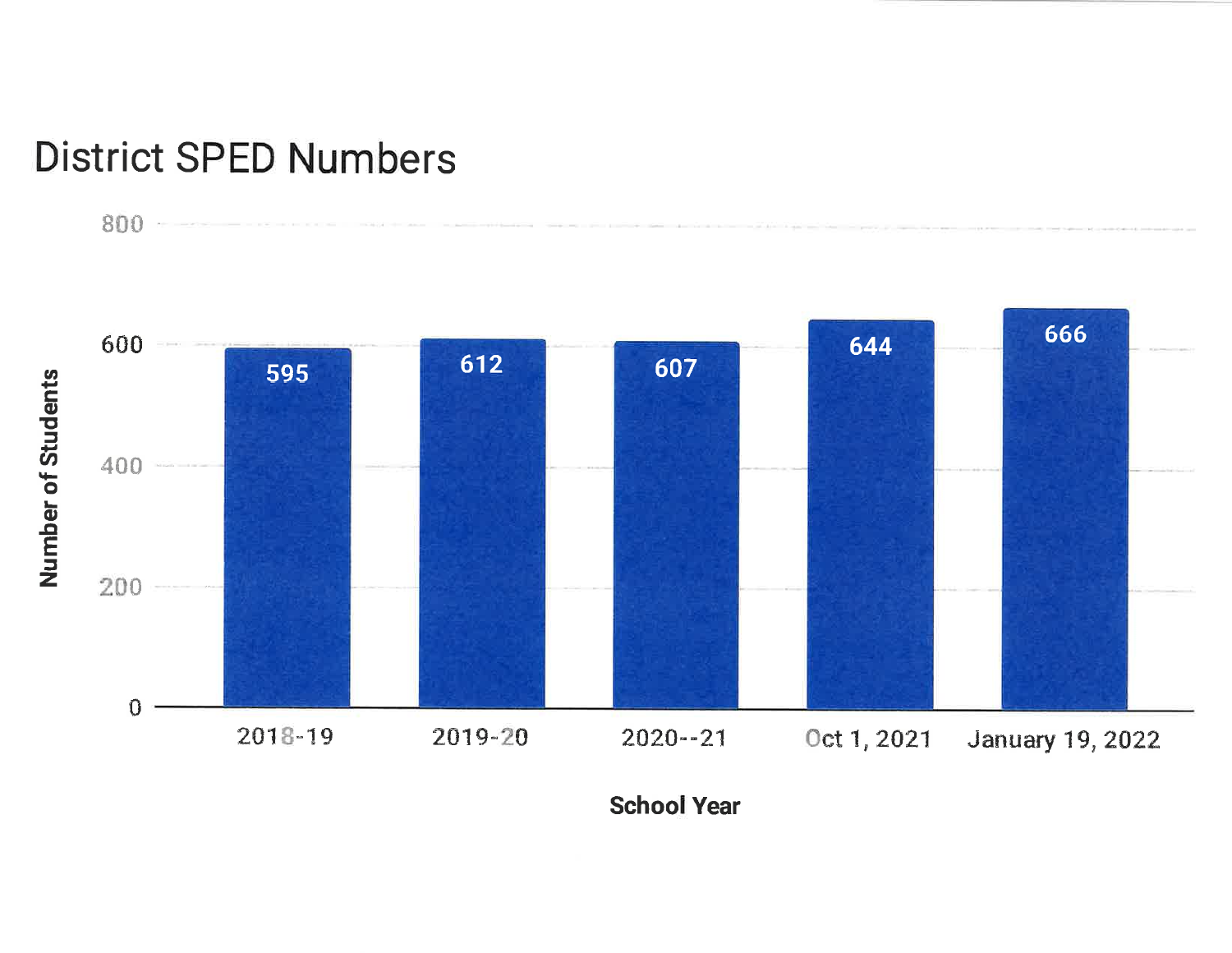## **Curriculum & Instruction Budget Proposal** 2022-2023

Anne Uberti **Assistant Superintendent** Presentation to the Board of Education January 21, 2021

## Goal of the 22-23 Budget:

Strategic Plan: Objective 1, Strategy 1:

"We will develop and implement a rigorous academic curriculum and ensure that all staff use effective instructional tools, best practices, assessment data and intervention resources to improve academic standing and inspire students to excel."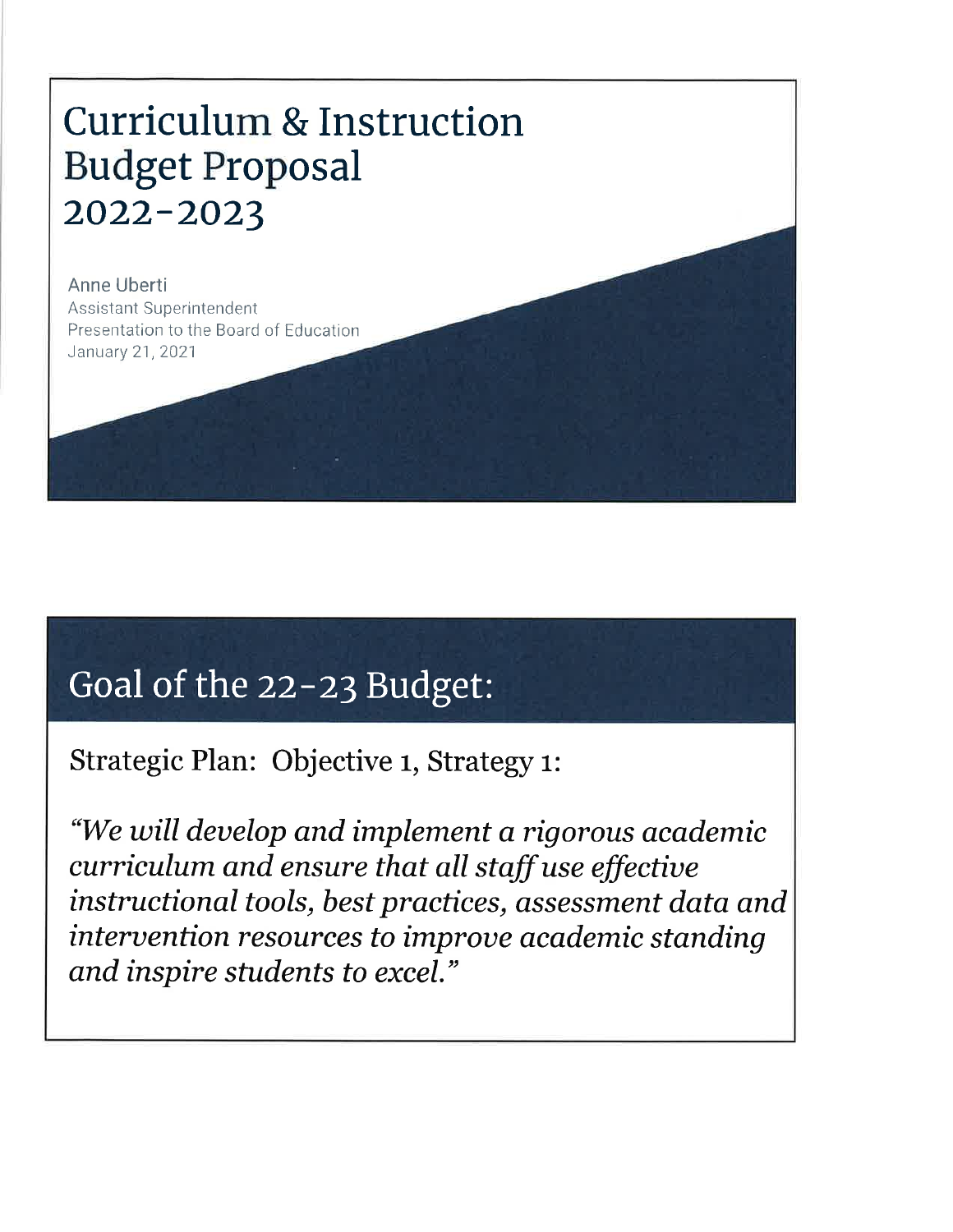

### **Staff & Curriculum** Development:

### **Curriculum Development**

- Revisions to grades 1 & 2 social  $\blacktriangleright$ studies
- Anticipated revisions to K-2 reading  $\blacktriangleright$
- Revisions to grade 7 & 8 science  $\rightarrow$
- Finalize grade 7 & 8 English  $\blacktriangleright$ language arts
- Revisions to HS courses in English,  $\blacktriangleright$ social studies and science
- Development of a new Linear  $\geq$ Algebra
- $\blacktriangleright$ Development of 2 new senior electives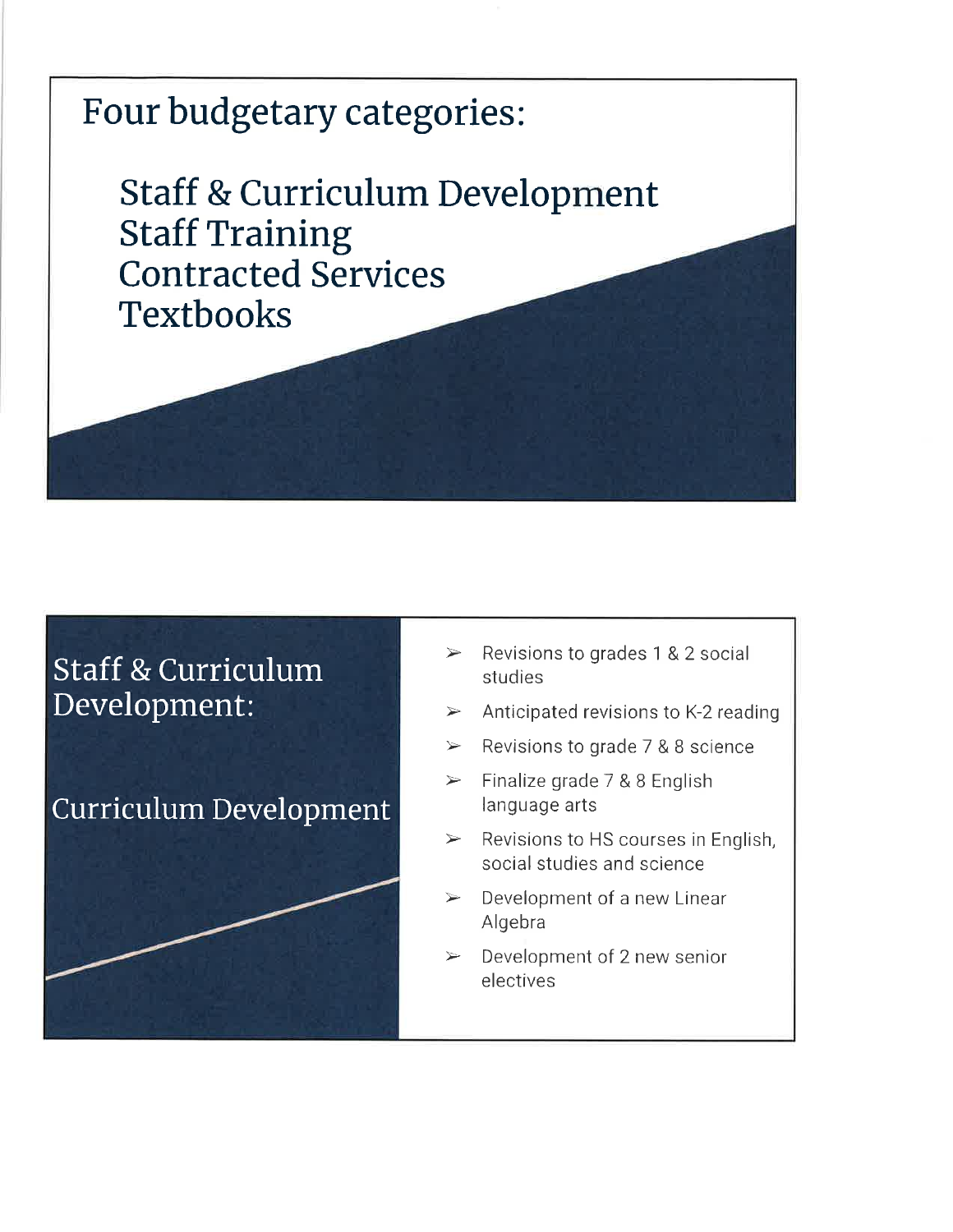

- $\triangleright$  Coordinators to develop and lead in-house staff training and support
- $\triangleright$  New Teacher Education and Mentoring (TEAM)
- $\geq$  Summer planning for K-4 **Leadership Teams**
- $\triangleright$  Payment for required summer training for NMS Project Adventure teachers

### **Staff & Curriculum** Development:

**Subject & Planning** Committees

- $\triangleright$  English Language Arts
- Math
- $\triangleright$  Science
- $\triangleright$  Social Studies
- $\triangleright$  Digital Literacy & Technology
- $\triangleright$  Curriculum Development Council
- $\triangleright$  Professional Development & Evaluation
- $\triangleright$  Elementary Cross Grade Level Meetings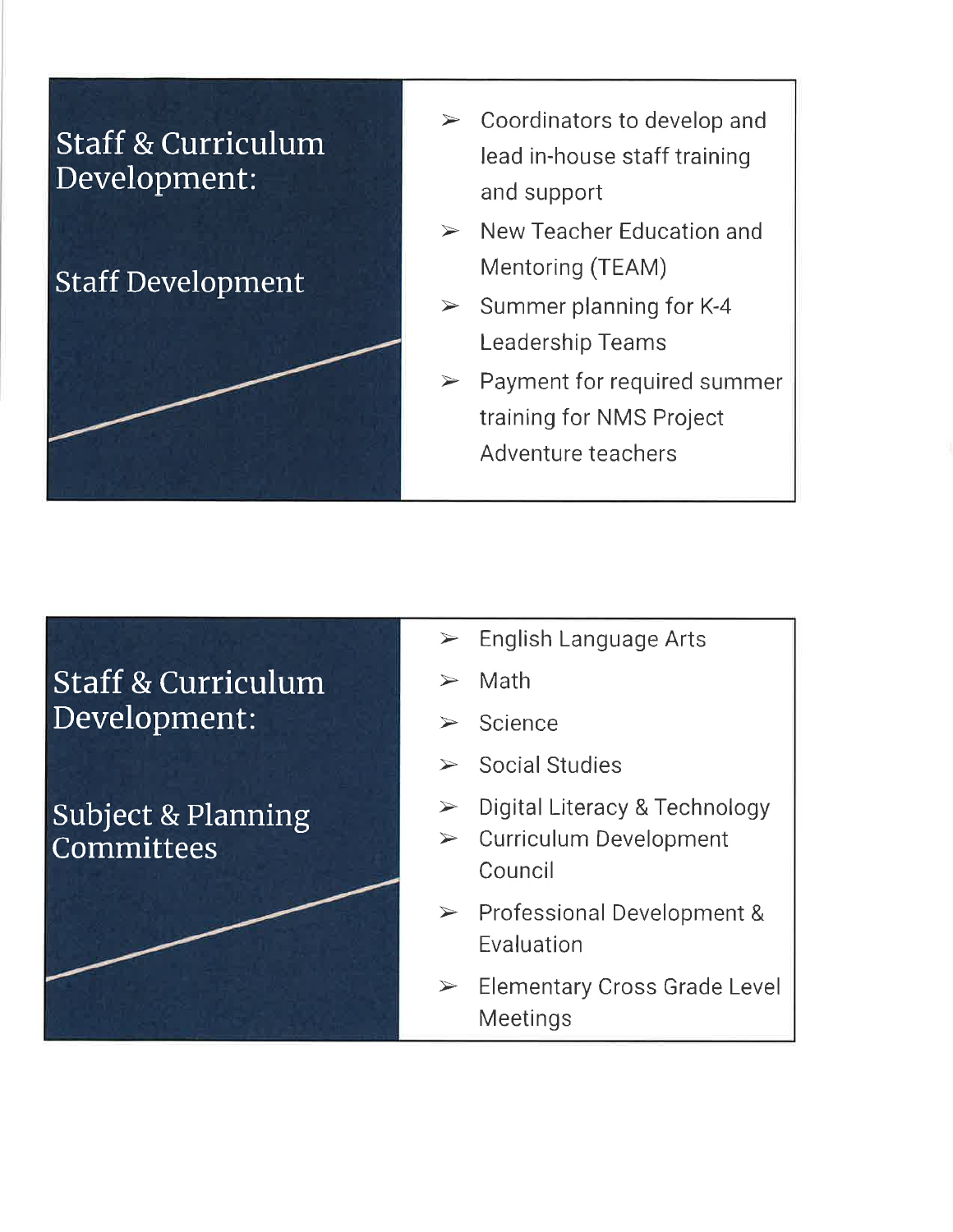

- $\phi_{\alpha}^{\Phi_{\alpha}}$ Project Adventure Workshop
- $\Phi_{\mathbf{a}}^{\Psi_{\mathbf{a}}\mathbf{b}}$  . Consultants to Work with NHS Science Teachers
- Staff training at Regional Conferences: Connecticut Reading Conference, New England Association of Teachers of Mathematics Conference
- $\frac{1}{2}$ Attendance at national ASCD conference
- Convocation/Election Day Speaker/Presenter  $\sigma_{\rm eff}^{\rm th}$ Fees
- $\sigma_{\rm eff}^{\rm th}$  . Second Year Implementation Support for **Bridges**
- $\sigma_{\Delta}^{\Phi}$  . First Year Implementation Support for 6-8 Math Program
- ❖ Consultant to facilitate development of NPS Vision of a Graduate
- Professional Development for ESL Teachers  $\bullet^+_{\psi} \bullet$ (English as a Second Language)

|                            | $\frac{1}{2}$                         | <b>Rubicon Atlas</b> |
|----------------------------|---------------------------------------|----------------------|
|                            | $\frac{\partial}{\partial x^i}$       | <b>Dibels</b>        |
|                            | $\frac{\partial}{\partial x^i}$       | Seesaw               |
| <b>Contracted Services</b> | $\Phi_{\Phi}^{\Phi}$                  | Screencastify        |
|                            | $\frac{\partial}{\partial \phi} \phi$ | <b>BrainPop</b>      |
|                            | $\Phi_{\Delta}^{\Phi}$                | IXL                  |
|                            | $\frac{1}{2}$                         | Newsela              |
|                            | $\Phi_{\rm eff}^{\rm R}$              | Achieve 3000         |
|                            | $\frac{1}{2}$                         | Learning A to Z      |
|                            |                                       |                      |